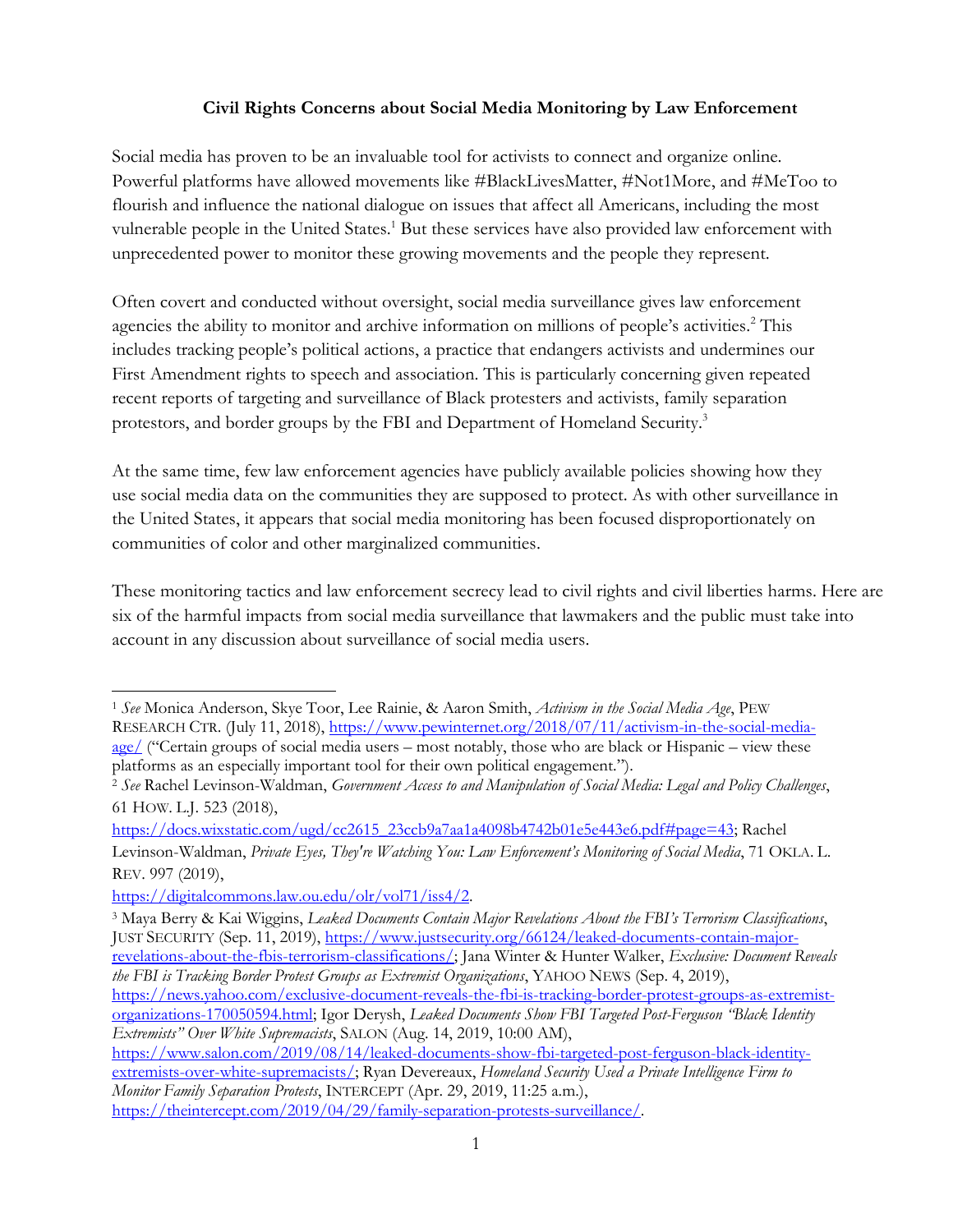#### **1. Social Media Monitoring Can Have a Chilling Effect on First Amendment-Protected Activities**

Online surveillance by law enforcement stifles First Amendment-protected activities.<sup>4</sup> This is particularly true when the surveillance targets political speech, such as efforts to petition the government, promote policy change, or connect over shared identities, viewpoints, or advocacy. Local police and federal agencies have monitored hashtags, event pages, location data and other information from social media platforms to track public gatherings and political protests; one investigation found that nearly half the police departments in California had purchased social media monitoring tools that were advertised as a method to keep tabs on activists and protestors.<sup>5</sup> This information may be disseminated to other federal, state, and local government agencies, which leads to further surveillance, watchlisting, unnecessary interactions with law enforcement, and more dire consequences, such as overreaching immigration enforcement.<sup>6</sup>

# **2. Social Media Monitoring Disproportionately Impacts Communities of Color and Other Marginalized Communities**

Media reporting and other publicly available sources suggest that—as with other types of police monitoring—social media surveillance by law enforcement disproportionately targets communities of color and other marginalized communities. In addition to the tools described above, which were directed at activists of color and other individuals speaking out on issues related to racial justice, the Boston Police Department used a social media monitoring tool to track the use of terms like #blacklivesmatter,

[https://www.aclunc.org/blog/facebook-instagram-and-twitter-provided-data-access-surveillance-product](https://www.aclunc.org/blog/facebook-instagram-and-twitter-provided-data-access-surveillance-product-marketed-target)[marketed-target;](https://www.aclunc.org/blog/facebook-instagram-and-twitter-provided-data-access-surveillance-product-marketed-target) Nicole Ozer, *Police Use of Social Media Surveillance Software Is Escalating, and Activists Are in the Digital Crosshairs*, AM. CIVIL LIBERTIES UNION (Sep. 22, 2016), [https://www.aclu.org/blog/privacy](https://www.aclu.org/blog/privacy-technology/surveillance-technologies/police-use-social-media-surveillance-software)[technology/surveillance-technologies/police-use-social-media-surveillance-software;](https://www.aclu.org/blog/privacy-technology/surveillance-technologies/police-use-social-media-surveillance-software) *see also* George Joseph, *Exclusive: Feds Regularly Monitored Black Lives Matter Since Ferguson*, INTERCEPT (July 24, 2015, 2:50 p.m.), [https://theintercept.com/2015/07/24/documents-show-department-homeland-security-monitoring-black](https://theintercept.com/2015/07/24/documents-show-department-homeland-security-monitoring-black-lives-matter-since-ferguson/)[lives-matter-since-ferguson/;](https://theintercept.com/2015/07/24/documents-show-department-homeland-security-monitoring-black-lives-matter-since-ferguson/) Antonia Noori Farzan, *Memphis Police Used Fake Facebook Account to Monitor Black Lives Matter, Trial Reveals*, WASH. POST, Aug. 23, 2018, [https://www.washingtonpost.com/news/morning](https://www.washingtonpost.com/news/morning-mix/wp/2018/08/23/memphis-police-used-fake-facebook-account-to-monitor-black-lives-matter-trial-reveals/)[mix/wp/2018/08/23/memphis-police-used-fake-facebook-account-to-monitor-black-lives-matter-trial](https://www.washingtonpost.com/news/morning-mix/wp/2018/08/23/memphis-police-used-fake-facebook-account-to-monitor-black-lives-matter-trial-reveals/)[reveals/.](https://www.washingtonpost.com/news/morning-mix/wp/2018/08/23/memphis-police-used-fake-facebook-account-to-monitor-black-lives-matter-trial-reveals/) 

<sup>4</sup> *See, e.g.*, Alex Marthews & Catherine E. Tucker, *Government Surveillance and Internet Search Behavior* (Feb. 17, 2017), [https://papers.ssrn.com/sol3/papers.cfm?abstract\\_id=2412564;](https://papers.ssrn.com/sol3/papers.cfm?abstract_id=2412564) Leonard Downie Jr. & Sara Rafsky, *The Obama Administration and the Press: Leak Investigations and Surveillance in Post-9/11 America*, COMM. TO PROTECT JOURNALISTS (Oct. 10, 2013), <https://cpj.org/reports/us2013-english.pdf> (quoting national security reporter Dana Priest as saying "I'm even afraid to tell officials what I want to talk about because it's all going into one giant computer.").

<sup>5</sup> Matt Cagle, *Facebook, Instagram, and Twitter Provided Data Access for a Surveillance Product Marketed to Target Activists of Color*, AM. CIVIL LIBERTIES UNION OF N. CAL. (Oct. 11, 2016),

<sup>6</sup> *See*, *e.g.*, Rachel Levinson-Waldman, *Government Surveillance of Social Media Related to Immigration More Extensive Than You Realize*, THE HILL (May 29, 2019, 11:00 AM), [https://thehill.com/opinion/immigration/445766](https://thehill.com/opinion/immigration/445766-government-surveillance-of-social-media-related-to-immigration-extensive) [government-surveillance-of-social-media-related-to-immigration-extensive;](https://thehill.com/opinion/immigration/445766-government-surveillance-of-social-media-related-to-immigration-extensive) Joan Friedland, *How ICE Uses Databases and Information Sharing to Deport Immigrants*, NAT'L IMMIGRATION LAW CTR. (Jan. 25, 2018), [https://www.nilc.org/2018/01/25/how-ice-uses-databases-and-information-sharing-to-deport-immigrants/.](https://www.nilc.org/2018/01/25/how-ice-uses-databases-and-information-sharing-to-deport-immigrants/)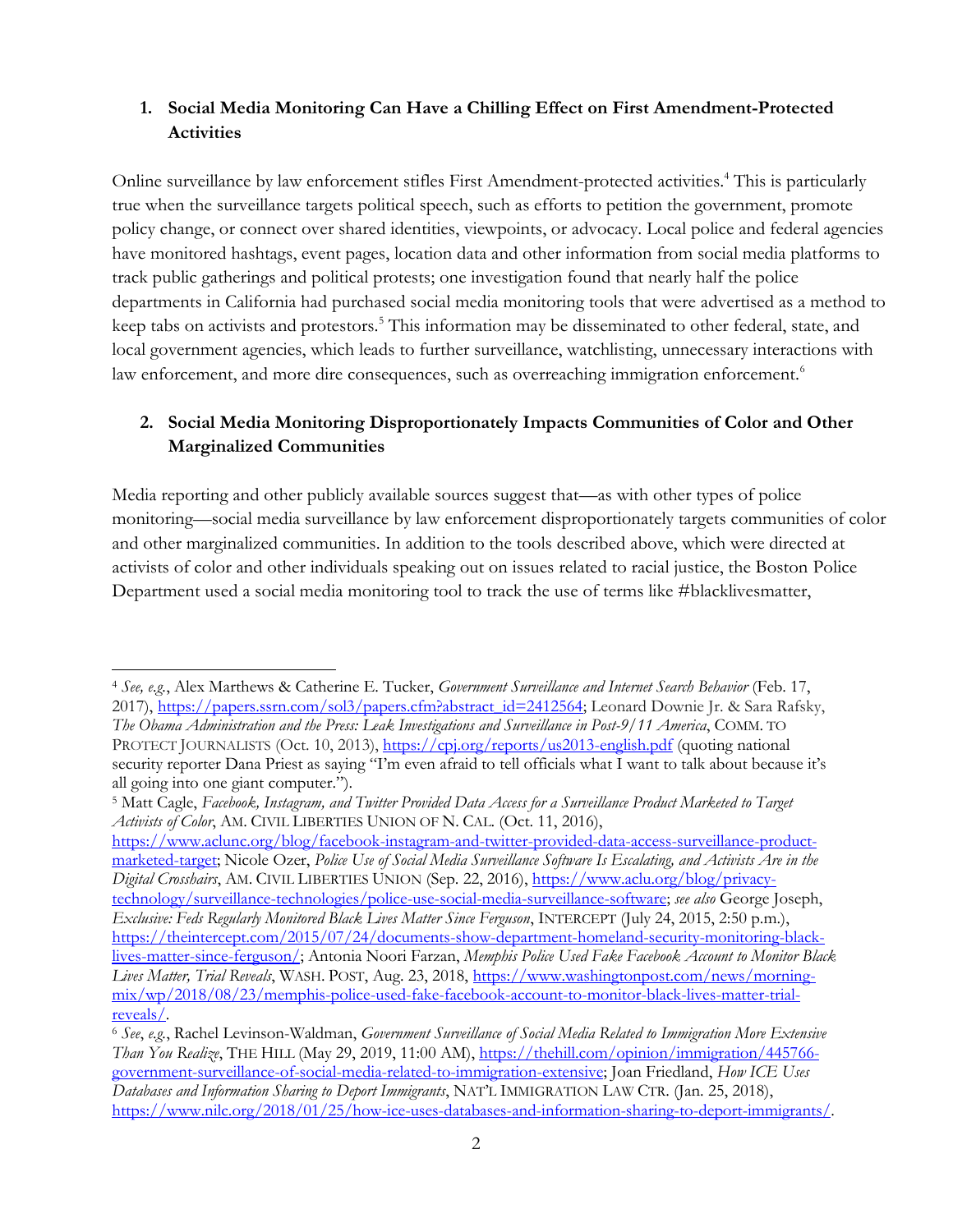#Muslimlivesmatter, and  $#$ protest.<sup>7</sup> Youth of color are heavily impacted by this surveillance as well; the New York City Police Department has officers devoted solely to online surveillance of young people whom they suspect are in gangs. This is a notoriously unreliable designation used almost exclusively to label Black and Latinx youth.<sup>8</sup>

The information gathered in this surveillance may then be disclosed to other government agencies, resulting in law enforcement encounters, incarceration, detention, and further tracking by federal agencies such as the FBI or ICE.<sup>9</sup> Even when social media surveillance is aimed at uncovering evidence of criminal activity, the disproportionate focus on communities of color puts those communities under perpetual law enforcement scrutiny without justifiable cause.<sup>10</sup>

## **3. Police are Monitoring Social Media without the Public's Input or Approval**

Law enforcement agencies across the country have collectively spent millions on social media monitoring without public debate or consent.<sup>11</sup> As a result, most communities are entirely in the dark as to how their local police track their speech and associations online. A recent survey revealed that 70% of responding police departments used social media to gather intelligence for investigations.<sup>12</sup> A separate review of 157 law enforcement agencies that use these tools showed fewer than 15% had publicly available policies that provided any detail regarding their use of social media for these purposes.<sup>13</sup> Without knowledge of these

<sup>7</sup> Nasser Eledroos & Kade Crockford, *Social Media Monitoring in Boston: Free Speech in the Crosshairs*, PRIVACY SOS (2018), [https://privacysos.org/social-media-monitoring-boston-free-speech-crosshairs/.](https://privacysos.org/social-media-monitoring-boston-free-speech-crosshairs/)

<sup>8</sup> *See, e.g.*, Jake Offenhartz, *The NYPD's Expanding Gang Database Is Latest Form of Stop & Frisk, Advocates Say*, GOTHAMIST (June 13, 2018), [https://gothamist.com/news/the-nypds-expanding-gang-database-is-latest](https://gothamist.com/news/the-nypds-expanding-gang-database-is-latest-form-of-stop-frisk-advocates-say)[form-of-stop-frisk-advocates-say;](https://gothamist.com/news/the-nypds-expanding-gang-database-is-latest-form-of-stop-frisk-advocates-say) Ben Popper, *How the NYPD Is Using Social Media to Put Harlem Teens Behind Bars*, VERGE (Dec. 10, 2014), [https://www.theverge.com/2014/12/10/7341077/nypd-harlem-crews-social](https://www.theverge.com/2014/12/10/7341077/nypd-harlem-crews-social-media-rikers-prison)[media-rikers-prison.](https://www.theverge.com/2014/12/10/7341077/nypd-harlem-crews-social-media-rikers-prison)

<sup>9</sup> *See*, *e.g.*, Police Executive Research Forum, New National Commitment Required: The Changing Nature of Crime and Criminal Investigations (Jan. 2018), [https://centerforimprovinginvestigations.org/wp](https://centerforimprovinginvestigations.org/wp-content/uploads/2018/04/20180000-The-Changing-Nature-of-Crime-and-Criminal-Investigations-Police-Executive-Research-Forum.pdf)[content/uploads/2018/04/20180000-The-Changing-Nature-of-Crime-and-Criminal-Investigations-Police-](https://centerforimprovinginvestigations.org/wp-content/uploads/2018/04/20180000-The-Changing-Nature-of-Crime-and-Criminal-Investigations-Police-Executive-Research-Forum.pdf)[Executive-Research-Forum.pdf.](https://centerforimprovinginvestigations.org/wp-content/uploads/2018/04/20180000-The-Changing-Nature-of-Crime-and-Criminal-Investigations-Police-Executive-Research-Forum.pdf)

<sup>10</sup> *See* Desmond Upton Patton, Douglas-Wade Brunton, Andrea Dixon, Reuben Jonathan Miller, Patrick Leonard, & Rose Hackman, *Stop and Frisk Online: Theorizing Everyday Racism in Digital Policing in the Use of Social Media for Identification of Criminal Conduct and Associations*, SOCIAL MEDIA + SOCIETY 3, no. 3, 2017, [https://journals.sagepub.com/doi/10.1177/2056305117733344.](https://journals.sagepub.com/doi/10.1177/2056305117733344)

<sup>&</sup>lt;sup>11</sup> Map: Social Media Monitoring by Police Departments, Cities, and Counties, BRENNAN CTR. FOR JUSTICE (Nov. 16, 2016), [https://www.brennancenter.org/our-work/research-reports/map-social-media-monitoring-police](https://www.brennancenter.org/our-work/research-reports/map-social-media-monitoring-police-departments-cities-and-counties)[departments-cities-and-counties.](https://www.brennancenter.org/our-work/research-reports/map-social-media-monitoring-police-departments-cities-and-counties)

<sup>12</sup> KiDeuk Kim, Ashlin Oglesby-Neal, & Edward Mohr, *2016 Law Enforcement Use of Social Media Survey*, INT'L ASS'N OF CHIEFS OF POLICE & URBAN INST. (Feb. 2017),

[https://www.urban.org/sites/default/files/publication/88661/2016-law-enforcement-use-of-social-media](https://www.urban.org/sites/default/files/publication/88661/2016-law-enforcement-use-of-social-media-survey_5.pdf)[survey\\_5.pdf;](https://www.urban.org/sites/default/files/publication/88661/2016-law-enforcement-use-of-social-media-survey_5.pdf) *see also 2015 Law Enforcement Use of Social Media Survey*, INT'L ASS'N OF CHIEFS OF POLICE (2015), [http://www.iacpsocialmedia.org/wp-content/uploads/2017/01/FULL-2015-Social-Media-Survey-](http://www.iacpsocialmedia.org/wp-content/uploads/2017/01/FULL-2015-Social-Media-Survey-Results.compressed.pdf)

[Results.compressed.pdf](http://www.iacpsocialmedia.org/wp-content/uploads/2017/01/FULL-2015-Social-Media-Survey-Results.compressed.pdf) (reporting that 96% of the agencies surveyed used social media in some capacity, with nearly 88% of those using it for criminal investigations, 58.4% for "listening/monitoring," and 75% for intelligence).

<sup>13</sup> *Map: Social Media Monitoring by Police Departments, Cities, and Counties*, *supra* note 11.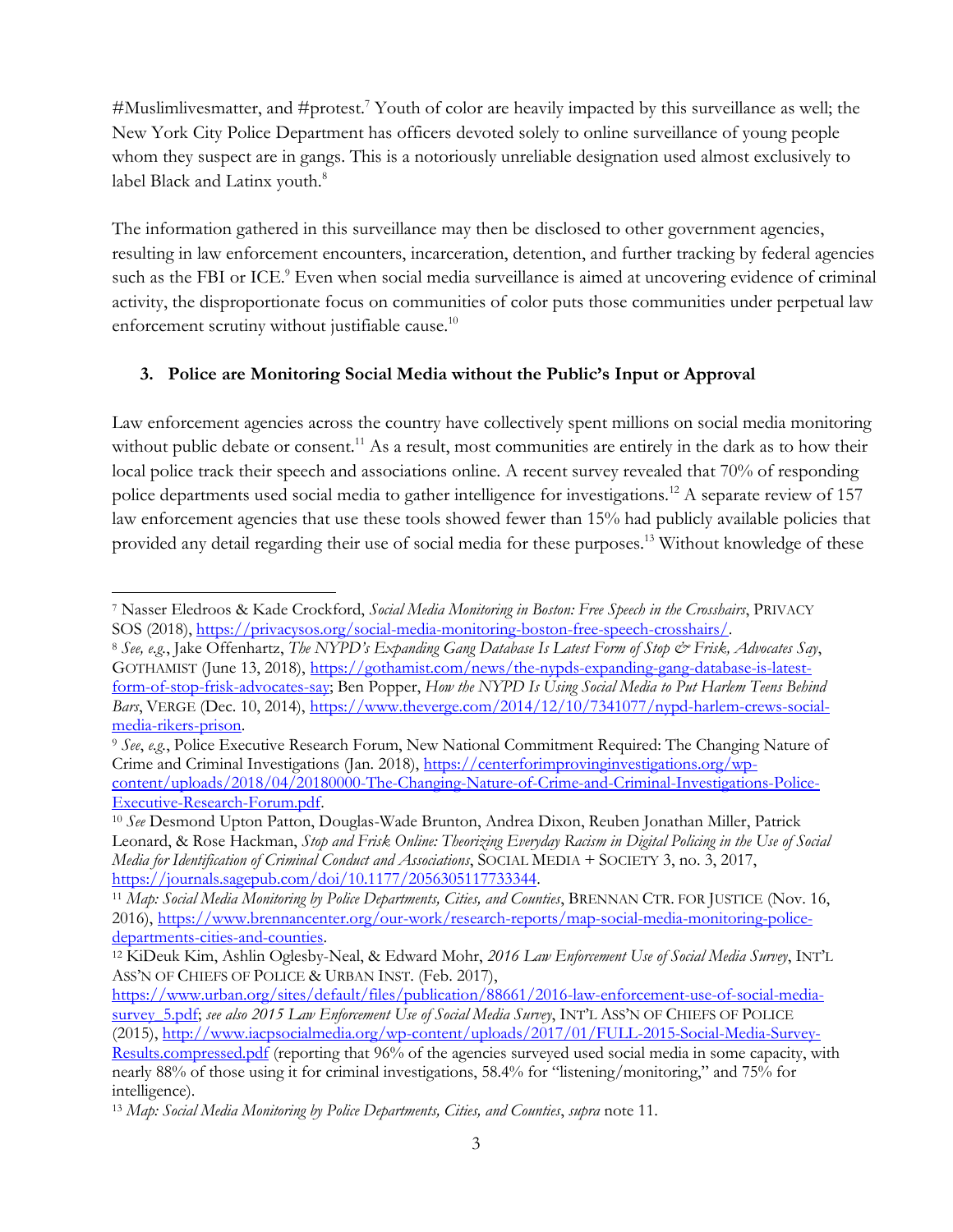policies, it is impossible for communities to know whether or how departments are protecting individuals' rights or overseeing their officers' use of these technologies. This obscurity is particularly notable at a time when communities around the country are pushing for more transparency around police use of surveillance tools.<sup>14</sup>

## **4. Suspicionless Monitoring of Individuals Threatens Privacy and Allows Invasive and Persistent Tracking**

Monitoring, mapping, and storing users' posts and other activity on social media by law enforcement can intrude upon their privacy rights, even where the data is otherwise viewable by the public or a portion of the public.<sup>15</sup> This data can provide a revealing picture of an individual's personal life, preferences, associates, and activities, particularly when monitored and collected over an extended time period or when combined with network or metadata analysis. As the Supreme Court has recognized, the extent to which data reveals such intimate information is relevant to the question of whether government monitoring should be restricted by a warrant or other heightened protections.<sup>16</sup>

In the absence of written guidelines or other means of accountability, the only limits on the retention of social media information will be those imposed by other departmental policies. Without explicit limitations, data not directly connected to an ongoing investigation may remain in files or databases, waiting to be mined for additional information, location data, or content, or even used for further tracking far beyond the time or original purpose of collection.<sup>17</sup>

[https://www.nytimes.com/2019/05/14/us/facial-recognition-ban-san-francisco.html;](https://www.nytimes.com/2019/05/14/us/facial-recognition-ban-san-francisco.html) Andy Rosen, *Somerville Moves to Ban Facial Recognition Surveillance*, BOS. GLOBE, May 10, 2019, 8:45 PM,

[https://www.bostonglobe.com/metro/2019/05/10/somerville-moves-ban-facial-recognition](https://www.bostonglobe.com/metro/2019/05/10/somerville-moves-ban-facial-recognition-surveillance/ebhl0qcX6k14O1H78yrpiI/story.html)[surveillance/ebhl0qcX6k14O1H78yrpiI/story.html.](https://www.bostonglobe.com/metro/2019/05/10/somerville-moves-ban-facial-recognition-surveillance/ebhl0qcX6k14O1H78yrpiI/story.html) 

<sup>14</sup> *See, e.g.*, *Community Control over Police Surveillance*, AM. CIVIL LIBERTIES UNION,

[https://www.aclu.org/issues/privacy-technology/surveillance-technologies/community-control-over-police](https://www.aclu.org/issues/privacy-technology/surveillance-technologies/community-control-over-police-surveillance)[surveillance;](https://www.aclu.org/issues/privacy-technology/surveillance-technologies/community-control-over-police-surveillance) Sidney Fussell, *Oakland Passes Nation's Strongest Surveillance Technology Ordinance Yet*, GIZMODO (May 2, 2018), [https://gizmodo.com/oakland-passes-nations-strongest-surveillance-technolog-1825725697;](https://gizmodo.com/oakland-passes-nations-strongest-surveillance-technolog-1825725697) *PAC Surveillance Technology Ordinance Approved by City Council*, CITY OF OAKLAND,

[https://www.oaklandca.gov/resources/pac-surveillance-technoloy-ordinance-approved-by-city-council.](https://www.oaklandca.gov/resources/pac-surveillance-technoloy-ordinance-approved-by-city-council) *See also The Public Oversight of Surveillance Technology (POST) Act: A Resource Page*, BRENNAN CTR. FOR JUSTICE (June 12, 2017; last updated Nov. 29, 2018), [https://www.brennancenter.org/our-work/research-reports/public](https://www.brennancenter.org/our-work/research-reports/public-oversight-surveillance-technology-post-act-resource-page)[oversight-surveillance-technology-post-act-resource-page;](https://www.brennancenter.org/our-work/research-reports/public-oversight-surveillance-technology-post-act-resource-page) Kate Conger, Richard Fausset & Serge F. Kovaleski, *San Francisco Bans Facial Recognition Technology*, N.Y. TIMES, May 14, 2019,

<sup>&</sup>lt;sup>15</sup> See, e.g., Jeramie D. Scott, Social Media and Government Surveillance: The Case for Better Privacy Protections for Our *Newest Public Space*, 12 J. BUS. & TECH. L. 151 (2017),

[https://digitalcommons.law.umaryland.edu/cgi/viewcontent.cgi?article=1272&context=jbtl;](https://digitalcommons.law.umaryland.edu/cgi/viewcontent.cgi?article=1272&context=jbtl) Jeramie D. Scott, *Selling You Out: Mass Public Surveillance for Corporate Gain*, THE HILL (Mar. 16, 2018),

[https://thehill.com/opinion/civil-rights/378835-selling-you-out-mass-public-surveillance-for-corporate-gain.](https://thehill.com/opinion/civil-rights/378835-selling-you-out-mass-public-surveillance-for-corporate-gain) <sup>16</sup> *United States v. Jones*, 565 U.S. 400, 404-05 (2012); *Riley v. California*, 573 U.S. 373, 393, 403 (2014); *Carpenter v. United States*, 138 S. Ct. 2206, 2216-17 (2018).

<sup>17</sup> Note: Under federal regulation 28 CFR 23.20, state and local law enforcement agencies are restricted from including in federally-funded databases information concerning an individual unless there is "reasonable suspicion" that the individual is involved in criminal activity and the information is relevant to that activity. Despite the existence of this regulation, and its likely applicability to state and local law enforcement social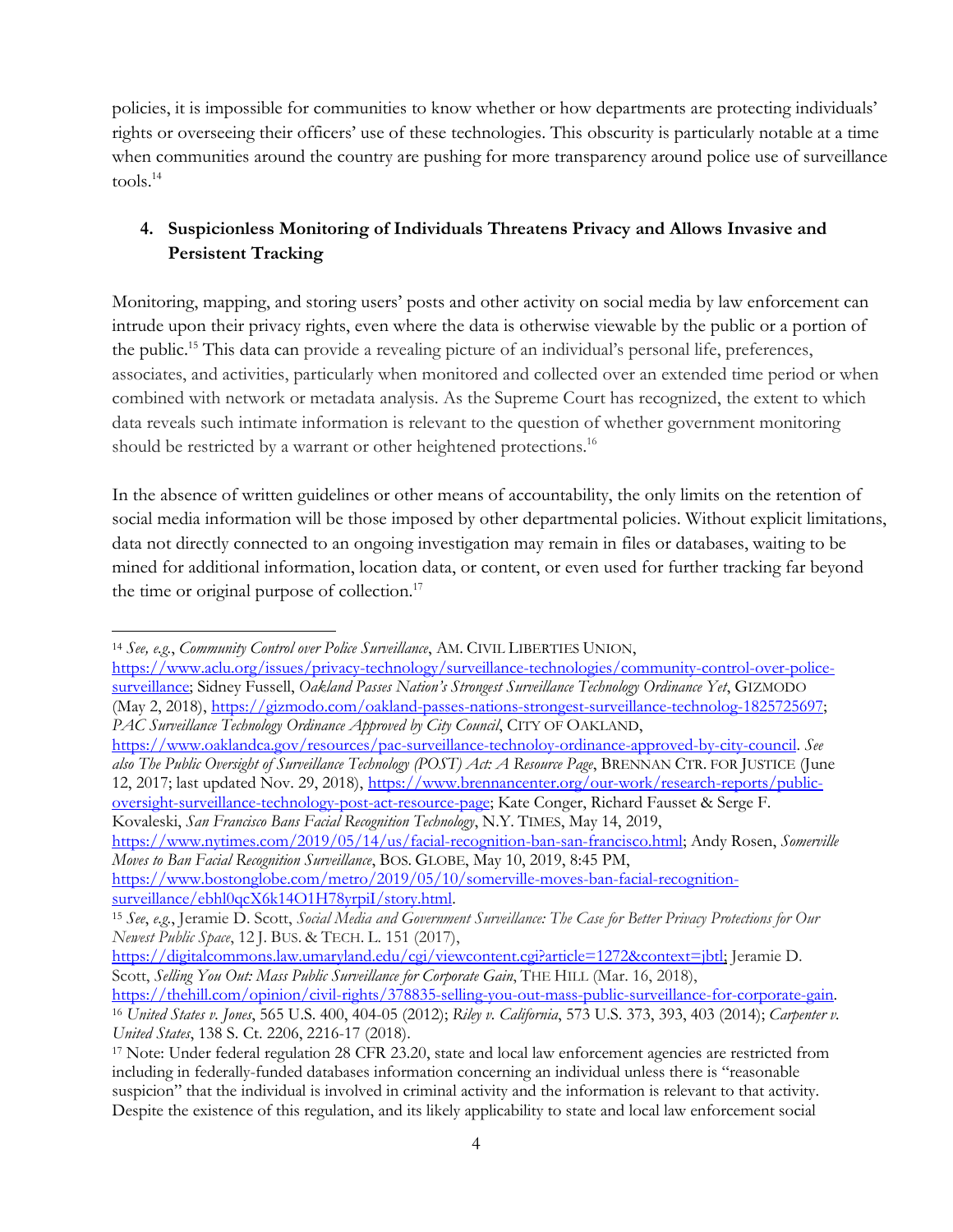#### **5. Fake Accounts and Other Undercover Law Enforcement Activity Pose Particular Threats**

While there are no hard numbers on how many police departments use undercover accounts to connect with individuals online, anecdotal evidence suggests the practice is widespread and often operates with little oversight or departmental controls, despite published guidelines from some social media platforms prohibiting the practice.<sup>18</sup> Online undercover activity can violate the public trust and may be even more insidious than in-person monitoring; this plays out in at least three ways. First, it is harder to verify someone's true identity online. Second, an officer operating undercover could connect with and monitor an almost limitless number of people, while eliciting far more information than could typically be gleaned through face-to-face interactions. Third, a law enforcement agent could adopt multiple undercover personas, a feat that would be nearly impossible in person.<sup>19</sup> And finally – as with in-person undercover activity – using an undercover account in order to connect with someone covertly could allow access to information that would otherwise require a warrant to obtain.

## **6. Social Media Can Be Highly Context-Dependent, Raising the Stakes When it is Used for Criminal Justice Purposes**

Finally, law enforcement reliance on social media is particularly perilous in light of its notoriously contextual nature and the difficulty of accurately interpreting its meaning. One study found that even the best automated tools get the meaning of text wrong 20-30% of the time, and manual review may fare no better, as one couple found when they were barred from entering the United States over a misunderstood joke on Twitter.<sup>20</sup> These challenges are magnified when law enforcement uses a person's social media posts

media monitoring systems, the absence of meaningful government transparency, accountability and oversight systems at the state and local level, as well as the failure of the Department of Justice to hold agencies accountable, mean the regulation is too often ignored.

<sup>18</sup> *See* Kashmir Hill, *The Wildly Unregulated Practice of Undercover Cops Friending People on Facebook*, ROOT (Oct. 23, 2018), [https://www.theroot.com/the-wildly-unregulated-practice-of-undercover-cops-frie-1828731563;](https://www.theroot.com/the-wildly-unregulated-practice-of-undercover-cops-frie-1828731563) Jon Schuppe, *Undercover Cops Break Facebook Rules to Track Protesters, Ensnare Criminals*, NBC NEWS (Oct. 5, 2018), [https://www.nbcnews.com/news/us-news/undercover-cops-break-facebook-rules-track-protesters-ensnare](https://www.nbcnews.com/news/us-news/undercover-cops-break-facebook-rules-track-protesters-ensnare-criminals-n916796)[criminals-n916796.](https://www.nbcnews.com/news/us-news/undercover-cops-break-facebook-rules-track-protesters-ensnare-criminals-n916796)

<sup>19</sup> Documents obtained by the ACLU of Massachusetts show that companies have offered extensive services catering to law enforcement undercover operations online. In response to a request for proposals from the Boston Police Department for social media surveillance systems, for instance, the company Verint produced a nearly 200-page document outlining its offerings, including the maintenance of an "army" of undercover law enforcement bots. This offering came immediately after the major social media platforms made initial changes to make it more difficult for commercial developers to use social media data for law enforcement surveillance tools. See RFP for Acquiring Technology & Services Of Social Media Threats For The Boston Police *Department*, VERINT (Oct. 2016), [http://2f8dep2znrkt2udzwp1pbyxd-wpengine.netdna-ssl.com/wp](http://2f8dep2znrkt2udzwp1pbyxd-wpengine.netdna-ssl.com/wp-content/uploads/2017/01/BRICProposalBaselineDocument27a-Oct-16.pdf)[content/uploads/2017/01/BRICProposalBaselineDocument27a-Oct-16.pdf;](http://2f8dep2znrkt2udzwp1pbyxd-wpengine.netdna-ssl.com/wp-content/uploads/2017/01/BRICProposalBaselineDocument27a-Oct-16.pdf) *Boston Police Cancels Plan to Buys \$1.4 Million Social Media Surveillance System*, PRIVACY SOS (Jan. 14, 2017), [https://privacysos.org/blog/boston](https://privacysos.org/blog/boston-police-cancels-plan-buy-1-4-million-social-media-surveillance-system/)[police-cancels-plan-buy-1-4-million-social-media-surveillance-system/;](https://privacysos.org/blog/boston-police-cancels-plan-buy-1-4-million-social-media-surveillance-system/) Dell Cameron, *Dozens of Police-Spying Tools Remain After Facebook, Twitter, Crack Down on Geofeedia*, DAILY DOT (Oct. 11, 2016), [https://www.dailydot.com/layer8/geofeedia-twitter-facebook-instagram-social-media-surveillance/.](https://www.dailydot.com/layer8/geofeedia-twitter-facebook-instagram-social-media-surveillance/)

<sup>20</sup> *See, e.g.*, Natasha Duarte, Emma Llanso, & Anna Loup, *Mixed Messages? The Limits of Automated Social Media Content Analysis*, CTR. FOR DEMOCRACY & TECH. (Nov. 2017), [https://cdt.org/files/2017/11/Mixed-](https://cdt.org/files/2017/11/Mixed-Messages-Paper.pdf)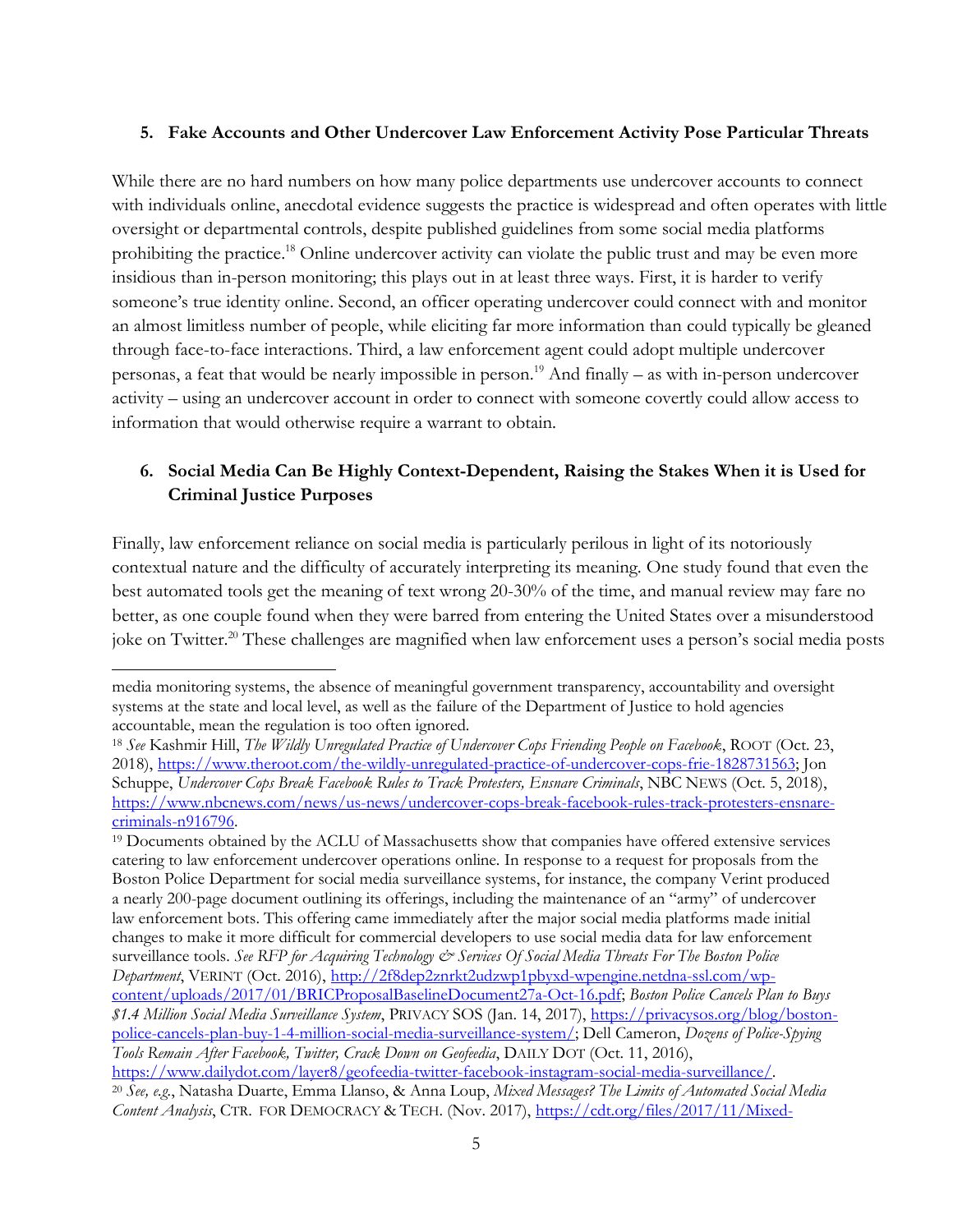and other activity to generate or support criminal charges or prison time.<sup>21</sup> Even something as simple as pressing the "like" button on a Facebook post can be used to scrutinize everyone from individuals seeking information about lawful protests to teens trying to keep up with their neighborhood friends. <sup>22</sup> Law enforcement must tread extremely carefully when turning to a medium that is rife with hidden meanings, innuendo, and misdirection.

#### Sincerely,

| <b>Free Press</b>                             |
|-----------------------------------------------|
| Freedom House                                 |
| Immigrant Defense Project                     |
| Institute for Free Speech                     |
| Islamophobia Studies Center                   |
| Japanese American Citizens League (JACL)      |
| Jetpac                                        |
| Lawyers' Committee for Civil Rights Under Law |
| The Leadership Conference on Civil and        |
| Human Rights                                  |
| Media Mobilizing Project                      |
| MediaJustice                                  |
| Mijente                                       |
| MPower Change                                 |
| <b>Muslim Advocates</b>                       |
| Muslim Anti-Racism Collaborative              |
| (MuslimARC)                                   |
| Muslim Justice League                         |
| Muslim Public Affairs Council (MPAC)          |
| National Association of Criminal Defense      |
| Lawyers                                       |
| National Coalition Against Censorship         |
|                                               |

[Messages-Paper.pdf;](https://cdt.org/files/2017/11/Mixed-Messages-Paper.pdf) Richard Hartley-Parkinson, *'I'm Going to Destroy America and Dig Up Marilyn Monroe': British Pair Arrested in U.S. on Terror Charges over Twitter Jokes*, DAILY MAIL, Jan. 31, 2012, 8:08 AM, [https://www.dailymail.co.uk/news/article-2093796/Emily-Bunting-Leigh-Van-Bryan-UK-tourists-arrested](https://www.dailymail.co.uk/news/article-2093796/Emily-Bunting-Leigh-Van-Bryan-UK-tourists-arrested-destroy-America-Twitter-jokes.html)[destroy-America-Twitter-jokes.html;](https://www.dailymail.co.uk/news/article-2093796/Emily-Bunting-Leigh-Van-Bryan-UK-tourists-arrested-destroy-America-Twitter-jokes.html) *see also* Kashmir Hill, *Call To LAX Tipline Flagged U.K. Tourists' Tweets (Not A DHS Twitter Search Alert)*, FORBES (Jan. 31, 2012, 8:30 AM), [https://www.forbes.com/sites/kashmirhill/2012/01/31/call-to-lax-tipline-flagged-u-k-tourists](https://www.forbes.com/sites/kashmirhill/2012/01/31/call-to-lax-tipline-flagged-u-k-tourists-tweets/#7137e30d1511)[tweets/#7137e30d1511.](https://www.forbes.com/sites/kashmirhill/2012/01/31/call-to-lax-tipline-flagged-u-k-tourists-tweets/#7137e30d1511) 

<sup>21</sup> *See, e.g.*, Hill, *supra* note 18; Natasha Lennard, *The Way Dzokhar Tsarnaev's Tweets are Being Used in the Boston Bombing Trial is Very Dangerous*, SPLINTER (Mar. 12, 2015, 6:45 AM), [https://splinternews.com/the-way](https://splinternews.com/the-way-dzhokhar-tsarnaevs-tweets-are-being-used-in-the-1793846339)[dzhokhar-tsarnaevs-tweets-are-being-used-in-the-1793846339.](https://splinternews.com/the-way-dzhokhar-tsarnaevs-tweets-are-being-used-in-the-1793846339)

<sup>22</sup> *See, e.g.*, Popper, *supra* note 8; Chip Gibbons, *The Prosecution of Inauguration-Day Protesters Is a Threat to Dissent*, NATION (Oct. 20, 2017), [https://www.thenation.com/article/the-prosecution-of-inauguration-day](https://www.thenation.com/article/the-prosecution-of-inauguration-day-protesters-is-a-threat-to-dissent/)[protesters-is-a-threat-to-dissent/](https://www.thenation.com/article/the-prosecution-of-inauguration-day-protesters-is-a-threat-to-dissent/) (describing a Department of Justice warrant for all 6,000 people who "liked" the DisruptJ20 Facebook page, related to protests against the 2016 Inauguration Day).